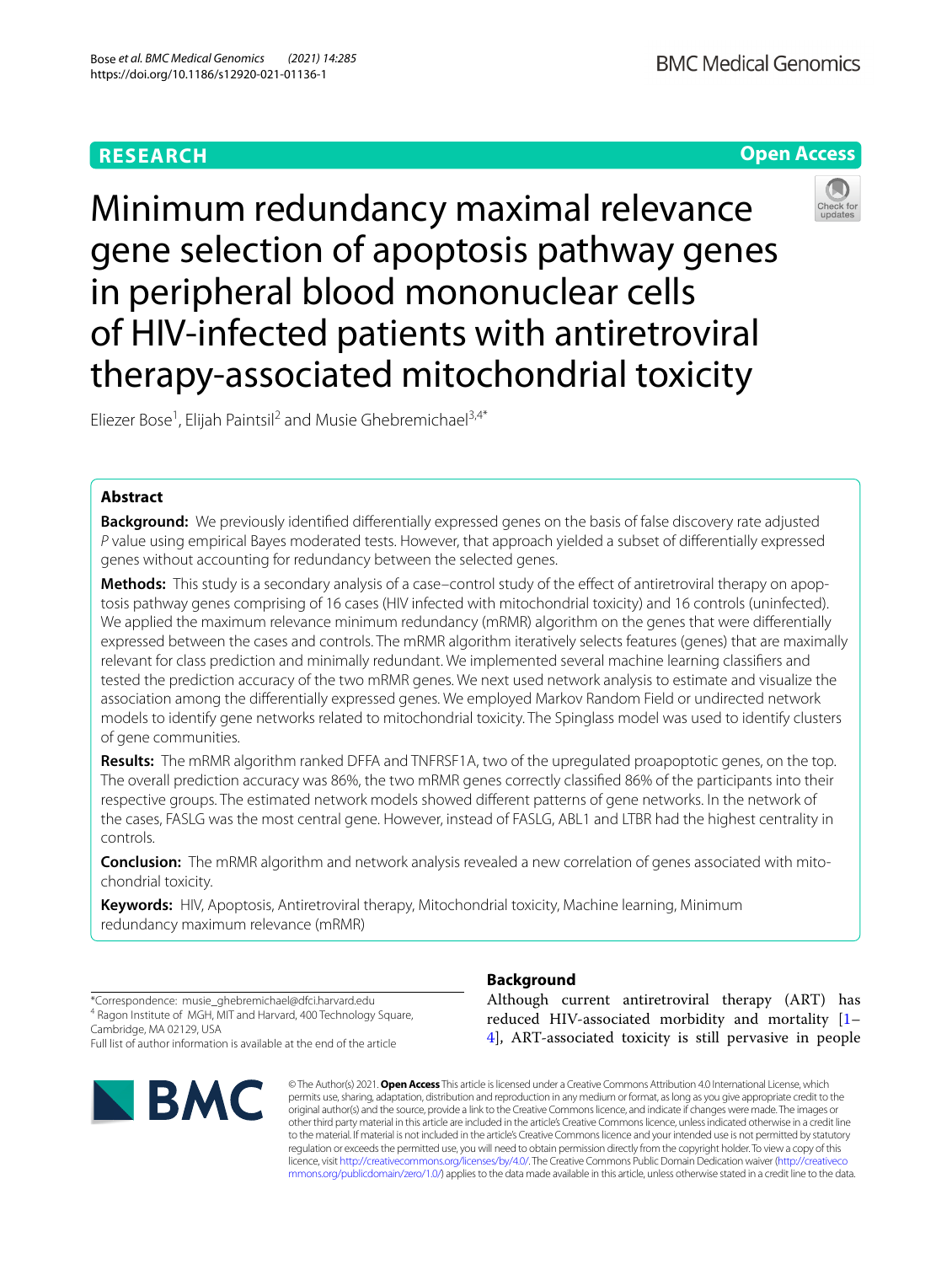living with HIV (PLWH) [\[5](#page-8-2)[–7](#page-8-3)]. A recent study from Italy showed that the 1-year probability of discontinuation of ART due to toxicity was 19% for patients who initiated ART between 2008 and 2014 [\[8\]](#page-8-4). All classes of antiretroviral drugs are associated with toxicity. Nucleoside reverse transcriptase inhibitors (NRTIs), the frst class to show anti-HIV activity, are associated with toxicities such as skeletal muscle myopathy, lactic acidosis, lipodystrophy, peripheral neuropathies, cardiomyopathies, and pancytopenia  $[9-12]$  $[9-12]$ . These toxicities are due to NRTIinduced mitochondrial dysfunction through the inhibition of mitochondrial DNA (mtDNA) polymerase gamma (Pol-γ) [\[13](#page-8-7)]. Recently, Pol-γ independent mitochondrial dysfunction has been associated with several components of ART [[14](#page-8-8)[–16](#page-8-9)]. For example, protease inhibitors (PIs) and non-nucleoside reverse transcriptase inhibitors (NNRTIs) do not inhibit Pol-γ, and yet they cause toxicities commensurate with mitochondrial dysfunction [[17,](#page-8-10) [18](#page-8-11)]. Although the underlying mechanisms are not well understood, most ART classes can cause apoptosis, a mitochondrion function [[19](#page-8-12), [20\]](#page-8-13). Thus, apoptosis biomarkers could be used potentially to diagnose and monitor ART-associated toxicity. We recently reported that in a case–control study  $(HIV + with mitochondrial toxicity)$ vs. HIV uninfected controls), a total of 26 of 84 genes of the apoptosis pathway were diferentially expressed [[21\]](#page-8-14).

The objectives of the current study, a secondary data analysis, were twofold: First, we sought to select the most relevant and least redundant genes in the diferential expression profle of the apoptosis pathway in HIVinfected patients with ART-associated mitochondrial toxicity (cases) versus HIV-uninfected individuals (controls). We employed the maximum relevance minimum redundancy algorithm on the 26 diferentially expressed genes between the cases and controls. This algorithm performs better than the diferential gene expression analyses we had previously conducted, for the latter failed to account for redundancy between the selected genes. Several classifcation algorithms, including Linear Discriminant analysis, Quadratic Discriminant analysis, k-nearest neighbor, Support Vector Machine, Classifcation trees, Adaboost, Neural Networks, Random forest, Gaussian process, and Logistic Regression were used to assess the prediction accuracy of the mRMR genes. Second, we conducted network analyses to estimate and visualize complex associations among the genes diferentially expressed between cases and controls. More specifcally, we employed Markov Random Field (MRF) or undirected network models to identify network structures related to mitochondrial toxicity. That is, to examine how HIV alters the protective network structure of genes in the control group (perturbations to the protective network structure of genes in controls). The Spinglass model was used to identify clusters of gene communities in cases and controls. Permutation based test was used to compare the networks of cases and controls.

# **Methods**

# **Study design and participants**

This study is a secondary analysis of data obtained from a previous case–control study comprising of HIV-infected individuals with mitochondrial toxicity (cases,  $n=16$ ) and HIV uninfected individuals (controls,  $n=16$ ). The rationale, organization, and recruitment of the subjects, biological procedures used have been described previously by Foli et al. [[21\]](#page-8-14). In brief, 32 individuals were enrolled from April 2011 to March 2013 at the Yale-New Haven Hospital. Cases were matched for age, race, and gender to HIV-negative controls. At enrollment, the participant's past medical history and demographic information were obtained. For the cases, we reviewed their medical records for medication history, HIV RNA copy number, and  $CD4+T$ -cell count. The Human Apoptosis RT2 Profler PCR Array kit (SuperArray Biosciences) was used to investigate apoptosis pathway-specifc genes according to manufacturer's instructions. The institutional review board of the Yale School of Medicine approved the study protocol.

### **Statistical analysis**

We previously analyzed the data and identifed 26 out of 84 genes to be diferentially expressed between the cases and controls [[21\]](#page-8-14). We identifed the 26 diferentially expressed genes based on the false discovery rate (FDR) adjusted p-value using empirical Bayes moderated tests. In this secondary analysis, we sought to rank further the critical genes which contributed to profling diferences, using the maximal relevance and minimum redundancy algorithm. This algorithm chooses a subset of genes (features) having the most correlation with a class (relevance, the outcome) and the least correlation between themselves (redundancy), ranking features according to the minimal-redundancy-maximal-relevance criteria  $[22]$  $[22]$ . The F-statistic was used to calculate correlation with the class (relevance). For correlation between genes (redundancy), the Pearson correlation coefficient was used. Next, genes were selected one by one by applying a greedy search to maximize the objective function, a function that integrates relevance and redundancy information of each gene into a single scoring mechanism [[22\]](#page-8-15). Once computed, the algorithm ranks the variables according to their importance score. We estimated the features or genes' predictive accuracy in distinguishing class membership (case vs. control) using several machine learning algorithms including Linear Discriminant Analysis (LDA), Quadratic Discriminant Analysis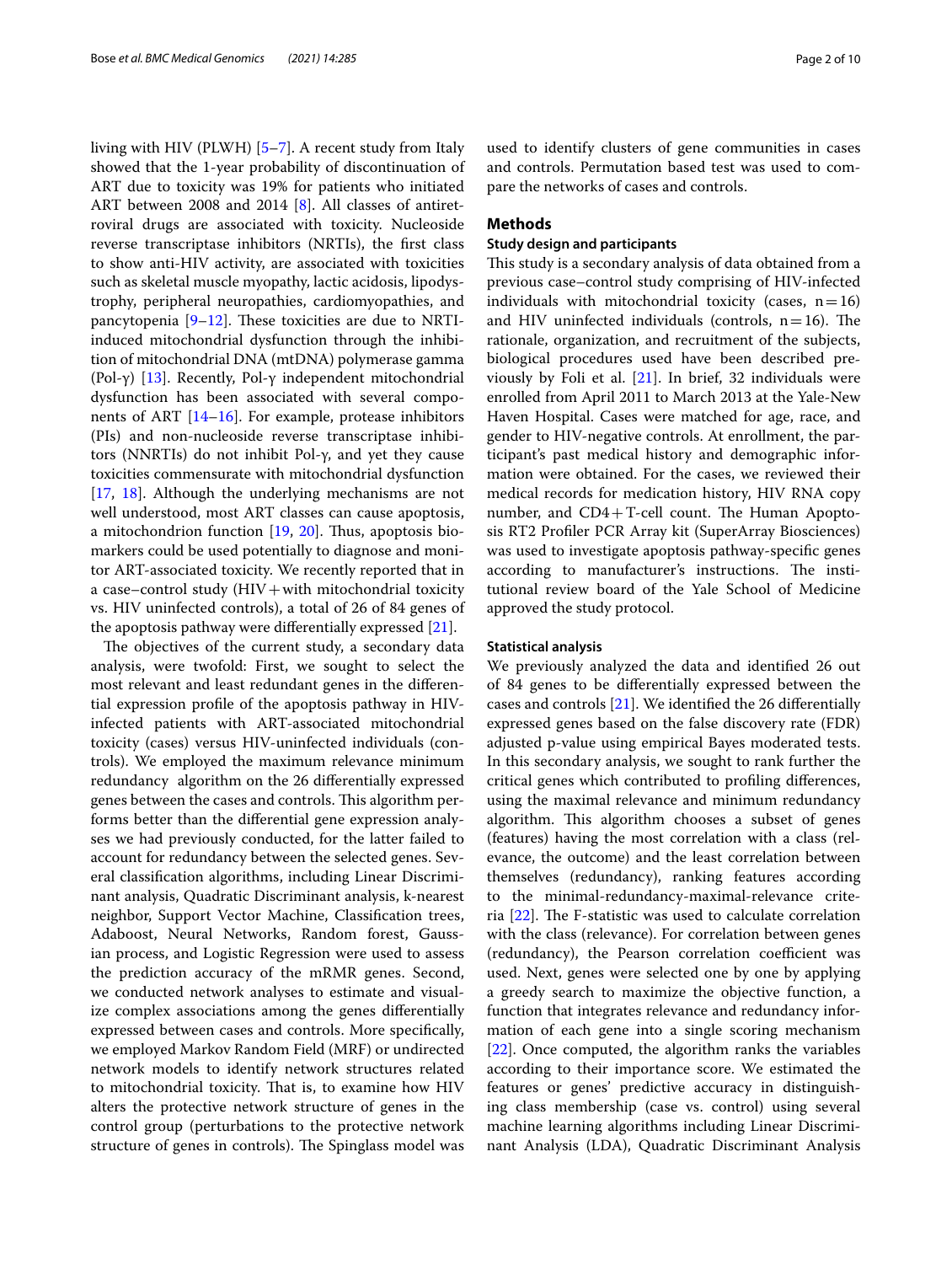(QDA), K-Nearest Neighbor (KNN), Support Vector Machine (SVM), Classifcation Tree (CART), Adaboost (ADA), Neural Networks (NNET), Random Forest (RF), Gaussian process and Logistic Regression [\[23\]](#page-8-16). We used the leave-one-out cross-validation procedure to estimate the performance of the classifer algorithms. We used the algorithm with the highest cross-validated area under the receiver operating curves in evaluating the diagnostic performance of the mRMR genes as biomarkers of mitochondrial toxicity. Network analysis was used to estimate and visualize the relationship among the 26 genes. More specifcally, we employed Markov Random Field (MRF) or undirected network models to identify network structures related to mitochondrial toxicity. The network analysis involved estimating network models, computing network centrality indices, evaluating the accuracy of the network structures, comparing the network structures of cases and controls, and using spin glass models to fnd communities in the network structures of cases and controls [[24\]](#page-8-17). Statistical analyses were performed using the R package version 4.0.3 and SAS software version 9.4 (SAS Institute, Cary, North Carolina). All *P* values were 2-sided and considered statistically signifcant if<0.05.

# **Results**

The study included a total of 32 HIV-infected and HIVuninfected participants. Seventy-eight percent of the participants were whites  $(n=25)$ , and the majority of them were males ( $n=22$ , 69%) [\[21\]](#page-8-14). The median age of the study participants was 49.5 years ( $IQR = 33-66$ ). In this study, we applied a maximum relevance minimum redundancy method to rank the importance of the 26 genes diferentially expressed between the two groups. DFFA was the most relevant (positive score) and TNFRSF1A (redundant, least negative score), as shown in Fig. [1](#page-2-0)A. DFFA is a pro-apoptotic gene in the executioner pathway, and TNFRSF1A is a proapoptotic gene in the extrinsic pathway. To assess the discriminatory power of DFFA and TNFRSF1A, we then tested several classifer models to classify study participants based on these two selected genes into groups. Due to the smaller sample size, we used the leave-one-out cross-validation procedure to estimate the performance of the classifer models. We used the model with the highest cross-validated area under the receiver operating curve (ROC) in evaluating the diagnostic performance of the mRMR genes as biomarkers of mitochondrial toxicity. Figure [1B](#page-2-0) displays the cross-validated areas under the ROC together with their 95% confidence intervals. The classifier models resulted in cross-validated areas under the ROC curve ranging from 0.41 to 0.86. Logistic regression and neural network models had the highest performance. These two classifier models correctly classifed 86% of the participants into their respective groups using the two-top ranked mRMR genes (Fig. [1](#page-2-0)B).

## **Estimating networks**

We estimated a network of all the 26 genes, with edges connected by partial correlation values as shown in Fig. [2.](#page-4-0) We used a regularized Gaussian graphical model  $[25]$  $[25]$ , which utilized graphical LASSO  $[26]$  $[26]$  in combination with tuning parameters selected by minimizing the Extended Bayesian Information Criterion [[27](#page-8-20)] to estimate the networks. We generated network plot structures with nodes representing each of the individual genes. In the network plots, the width of the edges represented the strength of the connections; while, the blue or red edges illustrate positive or negative partial correlation values, respectively. Of the 26 genes, 18 were proapoptotic (TNFRSF1A, CYCS, DFFA, ABL1, LTBR, CASP7, FASLG, BAD, TRAF2, BAK1, CIDEA, TNFRSF11B, CASP14, BIK, GADD45A, CASP5, CD70, and TNFRSF9), 5 were antiapoptotic (BCL2, BRAF, BIRC5, IL-10, and NOL3), and 3 had dual functions (CD27, HRK, and TNF).

We also estimated the networks separately for cases and controls (Fig. [3](#page-5-0)). We obtained centrality measures and assessed the stability of networks for cases and controls. As shown in Fig. [4](#page-5-1), we computed three diferent centrality indices: closeness, betweenness, and strength [[28,](#page-8-21) [29\]](#page-8-22). Perturbations to the nodes with the highest closeness and betweenness may afect large parts of the network structure, and perturbations to the node with the highest strength might infuence many other nodes and are therefore considered most important within the network structure. Further, we carried out accuracy tests to assess the stability of network structures for cases and controls. The accuracy tests included (a) estimation of the accuracy of the edge-weights by drawing bootstrapped confdence intervals (CIs); (b) investigating the stability of centrality indices after observing only portions of the data, and (c) performing bootstrapped diference tests between edge-weights and centrality indices to test whether these difer signifcantly from each other [[24\]](#page-8-17). The case network structure (Fig.  $3$ —right) showed the strongest positive edge-weights between DFFA and

(See fgure on next page.)

<span id="page-2-0"></span>**Fig. 1 A** Gene Importance Scores. DFFA (most relevant) and TNFRS1A (redundant) were the top two genes. The rest are shown in decreasing order of gene importance. **B** Cross-validated areas under the receiver operating curves together with their 95% confdence intervals. Ten classifer models for the top two mRMR genes. LDA: linear discriminant analysis, QDA: quadratic discriminant analysis, KNN: k-nearest neighbor, SVM: support vector machine, CART: classifcation tree, AdaBoost, NNET: neural networks, RF: random forest, Gaussian: Gaussian Process, Logit: logistic regression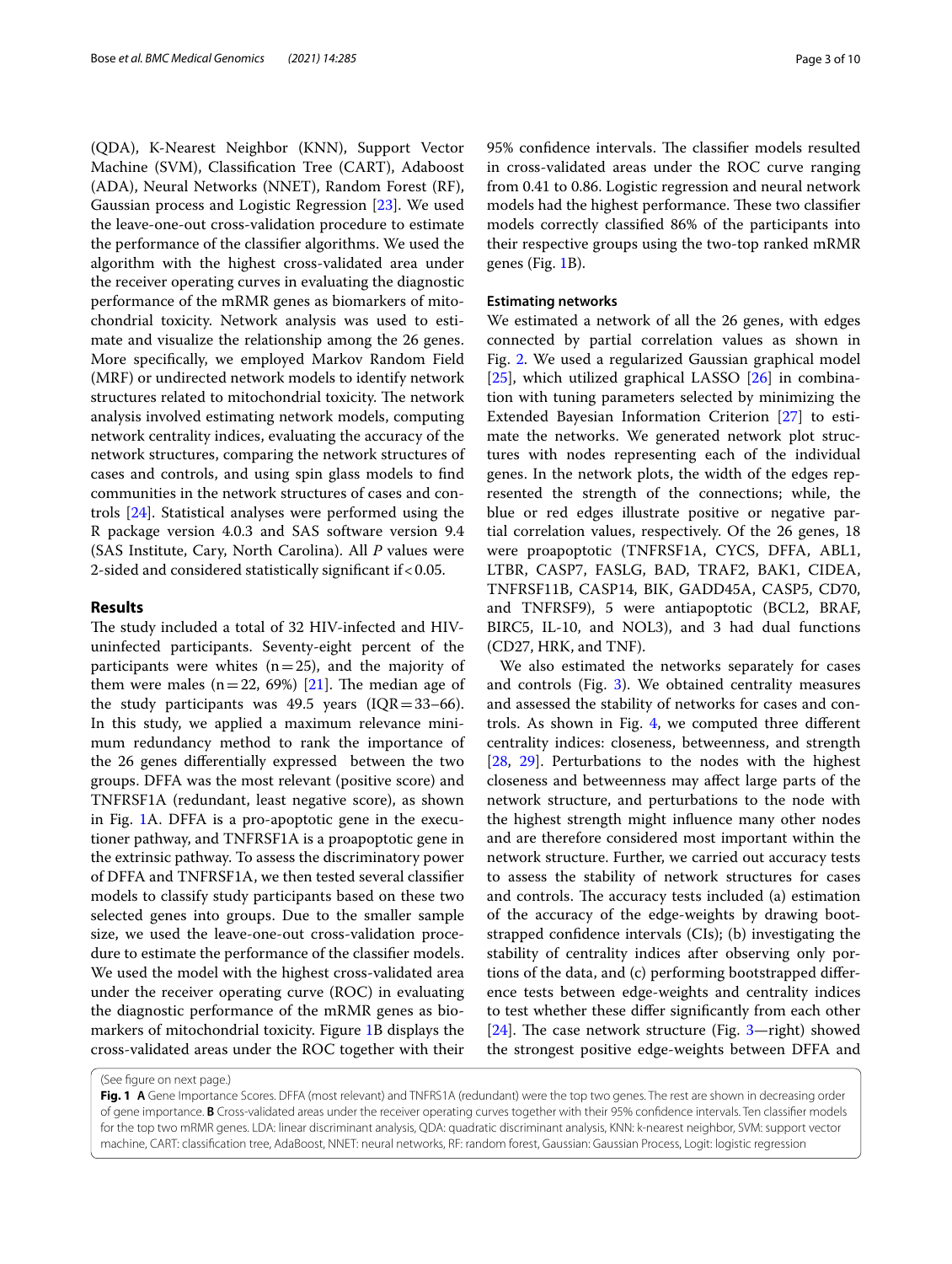

**Fig. 1** (See legend on previous page.)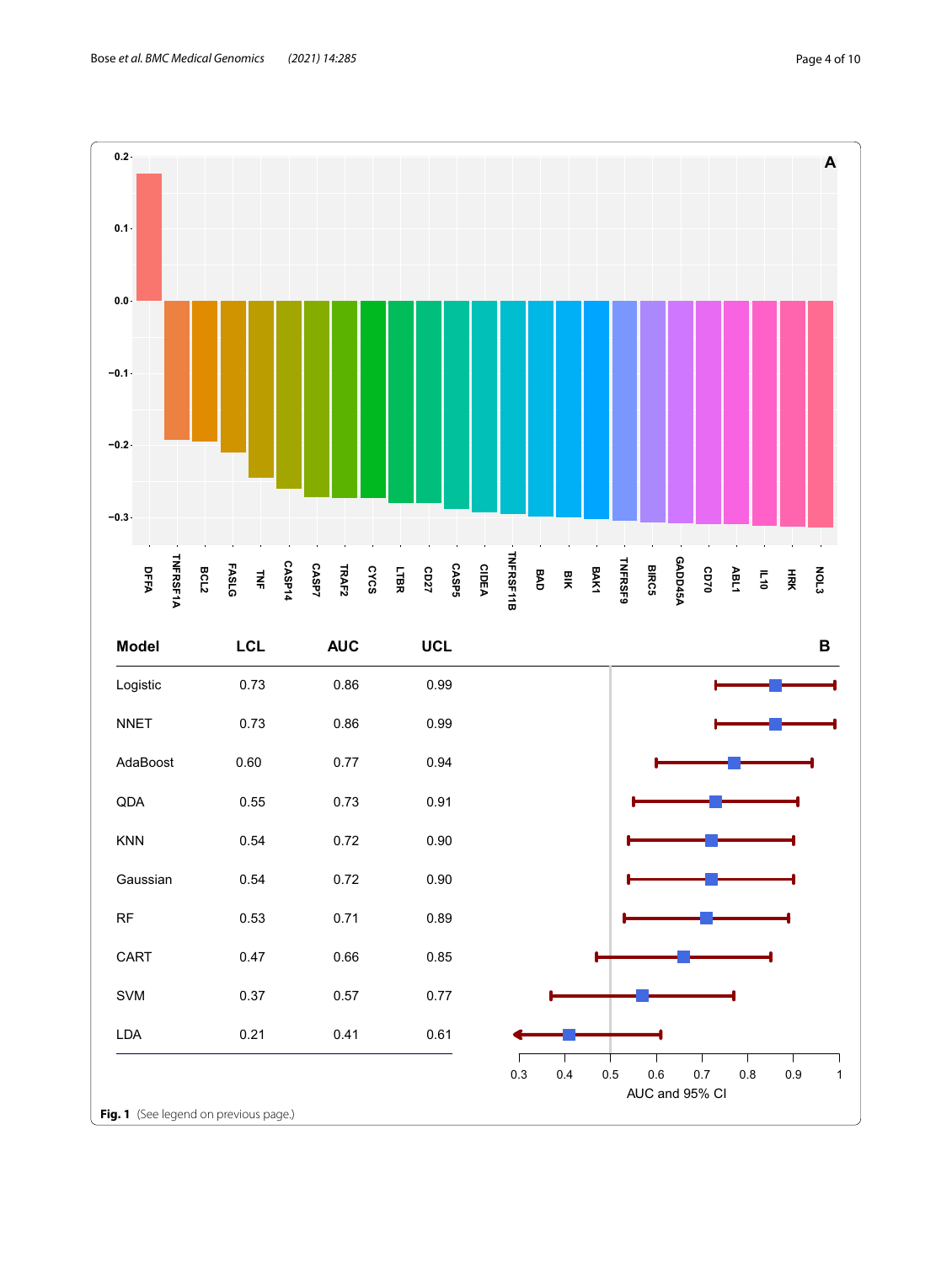

<span id="page-4-0"></span>TNFRSF1A, CYCS and BCL2, and negative edge-weights between BCL2 and TNFRSF1A, BCL2 and FASLG, and FASLG and CIDEA. We evaluated the accuracy of connections by bootstrapped CIs analysis. The bootstrapped CIs for the estimated edge-weights were large, suggesting that many of the edge-weights did not difer signifcantly from one another. However, CIs for the edges of CD27 and FASLG, and FASLG and TNFRSF1A did not overlap with bootstrapped CIs of other edges and were likely the strongest edges. Centrality indices results revealed that FASLG had the highest strength, betweenness, and closeness (Fig. [4](#page-5-1), red) among all 26 genes analyzed, suggesting that FASLG had most interactions with other genes in the network structure of the cases. In the controls network (Fig. [3,](#page-5-0) left), LTBR and TNF, DFFA and ABL1, HRK and CASP7, BCL2 and BAD, CYCS and BCL2 had strong positive edge-weights, with weak negative edgeweights found between TNF and ABL1, LTBR and CD70, CYCS and TRAF2, and CYCS and LTBR. As was the case with the network structure of the cases, the edge-weight accuracy results revealed that most of the edge-weights did not difer signifcantly from one another. Centrality indices plot (Fig. [4](#page-5-1), teal) and centrality scores showed that ABL1 and LTBR were the most central genes in the controls network.

# **Network comparison**

To further analyze the overall diferences between the two networks, a network comparison test (NCT) was performed to examine the diferences in the weights of connection. The networks' overall connectivity (or global strength), defned as the weighted sum of the absolute connections, was calculated for cases and controls. To assess the diference in overall connectivity between networks of both groups, we implemented a permutationbased test for randomly regrouped genes  $[30, 31]$  $[30, 31]$  $[30, 31]$  $[30, 31]$ . The test revealed that the overall connectivity was signifcantly different between the two networks ( $p < 0.05$ ), and the controls network had more signifcant edge-weights between nodes compared to the cases.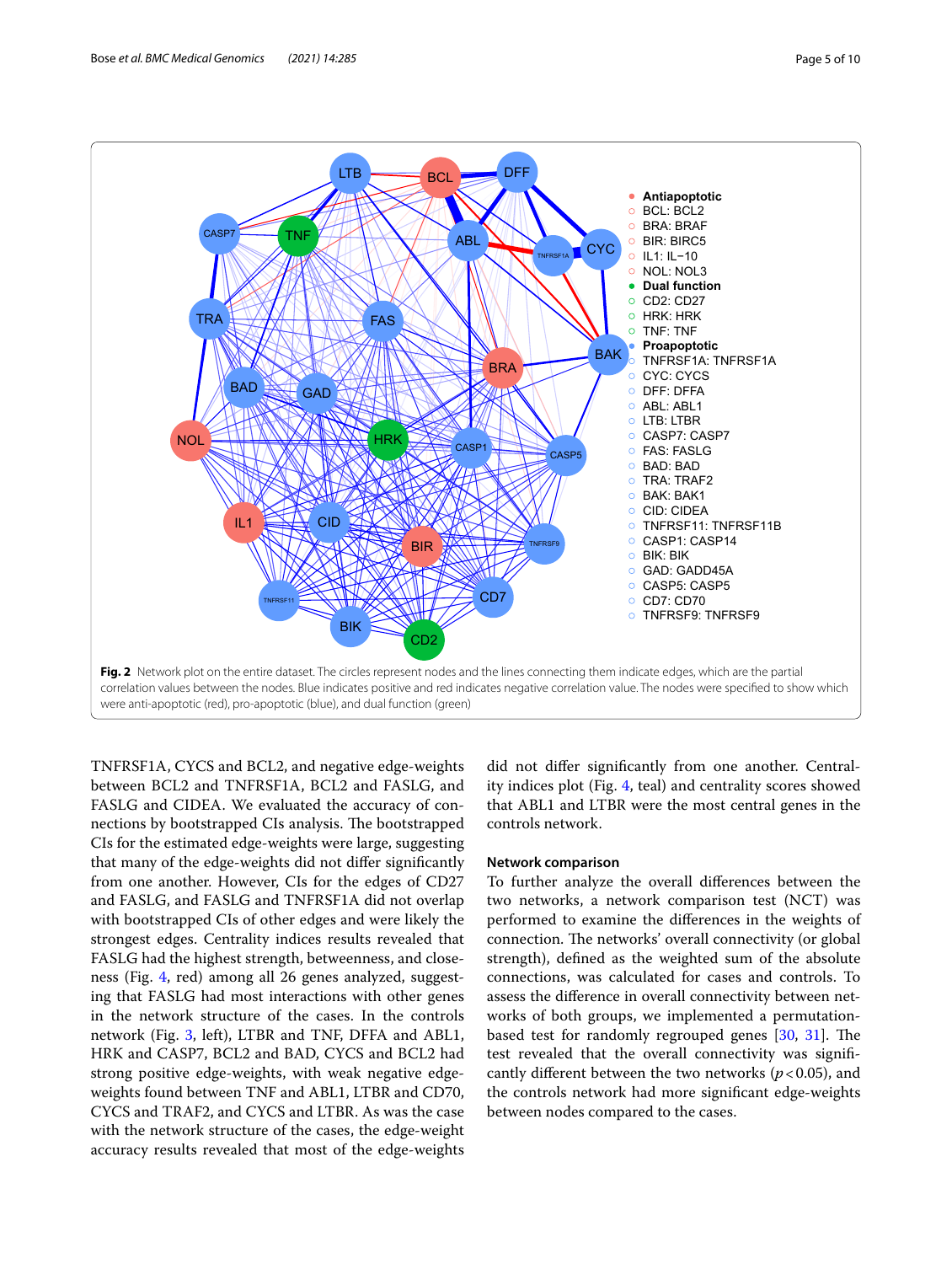

<span id="page-5-1"></span><span id="page-5-0"></span>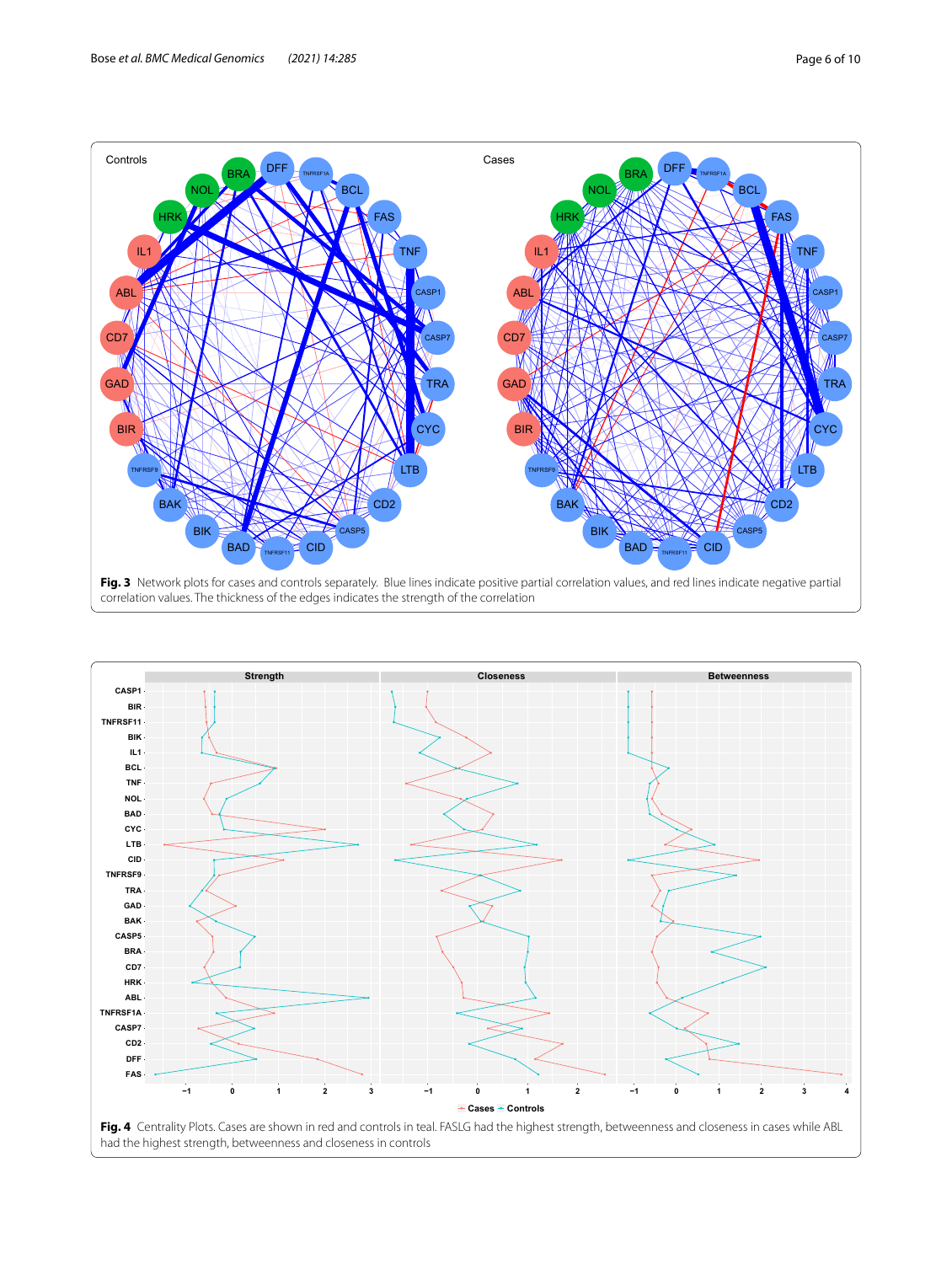### **Community detection between cases and controls**

We explored a network model-based clustering to find communities in the network graphs of cases and controls (Fig. [5](#page-6-0)). A community is a set of nodes with many edges inside the community and a few edges outside (i.e., between the community itself and the rest of the network graph) [[32](#page-8-25)]. We used the Spinglass algorithm for community detection  $[32-34]$  $[32-34]$  $[32-34]$ . The algorithm identified 3 clusters in cases and 5 clusters in controls. For cases, DFFA, TNFRSF1A, BCL2, CYCS, and ABL1 were in cluster one (light blue in Fig. [5](#page-6-0)), FASLG, BRAF, NOL3, IL10, CD70, TNFRSF9, CASP5, CD27, LTBR, TRAF2, CASP7, and TNF belonged to cluster two (green in Fig. [5\)](#page-6-0), and CASP14, HRK, GADD45A, BIRC5, BAK1, BIK, BAD, TNFRS11B, and CIDEA belonged to cluster three (light red in Fig. [5](#page-6-0)). For controls, DFFA, FASLG, TRAF, and ABL1 belonged to cluster one (orange in Fig. [5\)](#page-6-0), CASP14, IL10, CD70, BIRC5, TNFRSF9, BIK, TNFRSF11B, CIDEA, CASP5, and CD27 were in cluster two (light red in Fig. [5](#page-6-0)), TNF, BRAF, HRK, BAK1, LTBR, and CASP7 were in cluster three (green in Fig. [5\)](#page-6-0), TNFRSF1A, BAD, CYCS, and BCL2 were in cluster four (light blue in Fig. [5](#page-6-0)) and NOL3 and GADD45A were in cluster five (yellow in Fig. [5\)](#page-6-0).

## **Discussion**

In this secondary analysis, we used 26 genes that we previously identifed to be diferentially expressed genes of the apoptosis pathway among HIV infected with toxicity and HIV uninfected participants. We applied a maximum relevance minimum redundancy algorithm on the 26 genes to rank critical genes contributing to profling differences between cases and controls. The algorithm ranked DFFA and TNFRSF1A, two of the upregulated pro-apoptotic genes, on the top. We implemented several machine learning classifers in evaluating the diagnostic performance of these two genes as biomarkers of mitochondrial toxicity. Due to the smaller sample size, leaveone-out cross-validation procedure was used to estimate the performance of the classifer models. We used the classifer model with the highest cross-validated area under the ROC curve. The cross-validated area under the ROC curve from the best model(s) was 0.86, thereby indicating the two genes correctly classifed 86% of the study participants.

Since apoptosis is associated with almost all classes of ART, genes of the apoptotic pathway could serve as biomarkers for identifying and monitoring HIV treatmentexperienced with ART-associated toxicity. Currently, there is no gold standard for diagnosing ART-induced mitochondrial toxicity. Diagnosis is based on a combination of clinical symptoms, laboratory testing, imaging

<span id="page-6-0"></span>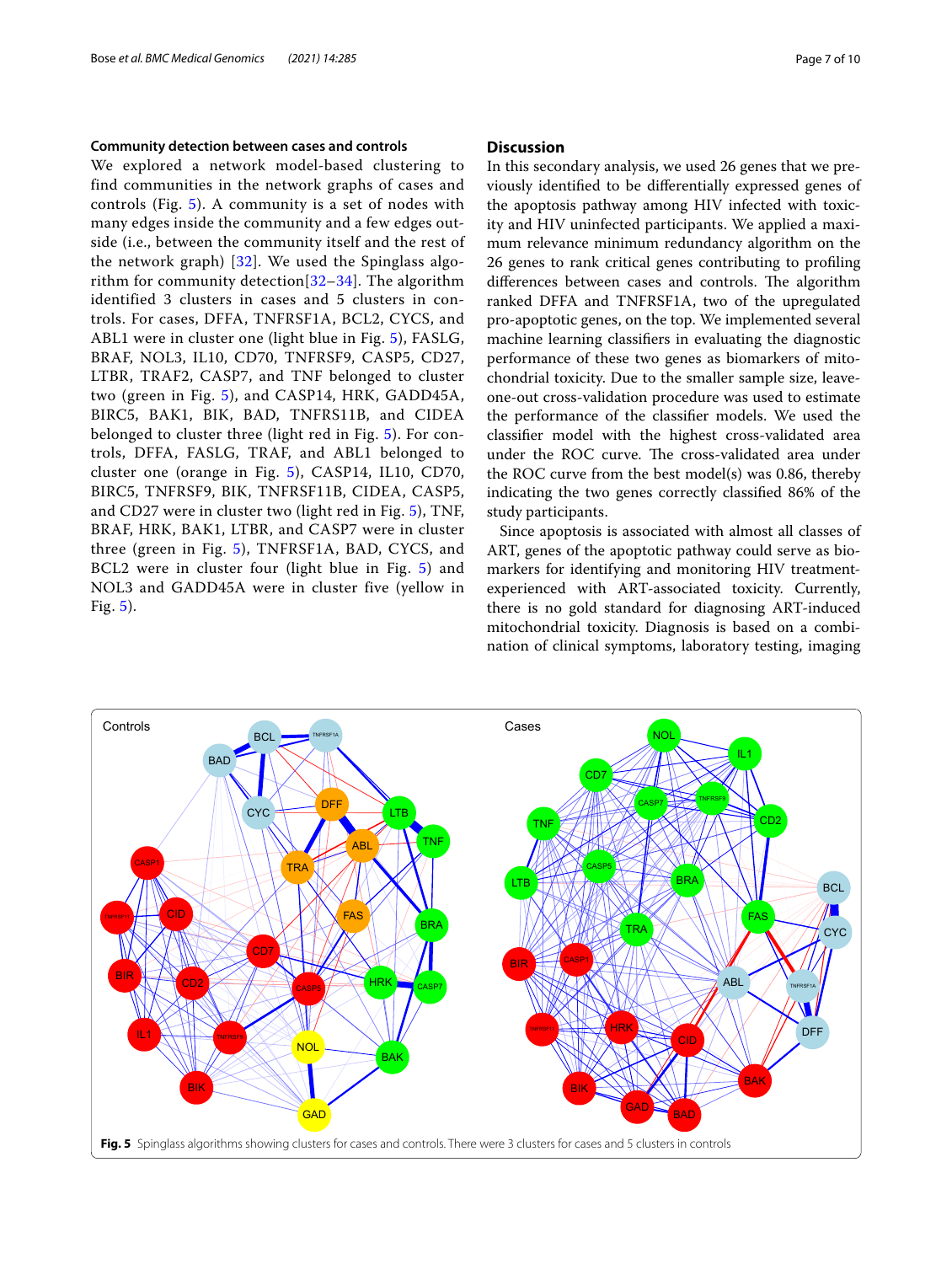studies, and, if available, a tissue biopsy to confrm mitochondrial damage. Confrmatory tissue biopsies are expensive, invasive, and not readily available. The use of the diferentially expressed apoptotic genes could provide an accurate diagnosis of toxicity and eliminate the "trial and error" approach of switching around medications to relieve toxicity. Trial and error approach is expensive in the long run, as it favors the emergence of drug-resistant strains of HIV  $[35]$ . There is a need for a non-invasive, cost-efective biomarker for ART-induced mitochondrial toxicity to prevent unnecessary interruptions in ART and to guide the use of second-line regimens. If we could validate our fndings in a larger cohort, a quantitative PCR assay of these apoptotic genes could serve as biomarkers for ART-induced toxicity.

Our network analysis fndings of the proapoptotic FASLG gene being highly infuential due to its high centrality in cases concur with several other physiologic studies that have found increased expression of FASLG in cases [\[35](#page-8-27)–[37\]](#page-8-28). However, instead of FASLG, ABL1 and LTBR had the highest centrality in controls. We also observed that the number of more substantial edges (higher edge-weights) was lower in cases than the controls, suggesting that perturbations to the genes in cases network structure were incapable of afecting multiple nodes (genes), unlike in controls. Whether this suggests that HIV alters the protective dependent network structure of genes in controls requires further testing. We explored how genes were related to each other within the clusters of the Spinglass algorithms separately for cases and controls. For cases, the two most critical proapoptotic genes (DFFA, TNFRSF1A) selected by mRMR belonged to cluster 1, while within discrete clusters in the controls network structure. The fact that the two most important genes belonged to the same community (cluster 1) in cases along with a strong positive edge between two other proapoptic genes (CYCS and BCL2) warrants further exploration.

In homeostasis, genes of the apoptotic pathway (proand anti-apoptotic) work in tandem  $[38]$ . It is therefore interesting that we found a deferential clustering of pro- and anti-apoptotic genes between cases and control. Moreover, among the cases, we found less clustering compared to controls. Less clustering might suggest that cases with mitochondrial toxicity have perturbation of the apoptotic pathway favoring apoptosis. FASLG, ABL1, and LTBR, all proapoptotic genes, had the highest strength, betweenness, and closeness in cases or controls. FASLG is a member of a family of proteins that signals the initiation of a caspase cascade—a series of steps that result in apoptosis. This signaling is common to both extrinsic and intrinsic apoptotic pathways. Thus, the high degree of apoptosis in cases may be due to deploying of both extrinsic and intrinsic pathways. In response to oxidative stress, ABL1 and LTBR target the mitochondria and mediate mitochondrial dysfunction and apoptosis. The role of FASLG in apoptosis may be more global than the role of ABL1 or LTBR in apoptosis. The study has several limitations. First, as a cross-sectional study, we do not know the dynamic changes of these genes before and during ART. Second, we did not have a control group of HIV treatment-naive or HIV treatment-experienced individuals without toxicity. Third, the small sample size of study participants did not allow us to obtain patientspecifc risks for the upregulation of these genes.

## **Conclusions**

This is a case–control study of the differentially expressed apoptosis pathway genes in HIV infected participants with mitochondrial toxicity and uninfected controls. We applied the maximum relevance minimum redundancy (mRMR) algorithm on the diferentially expressed genes between the cases and controls. The mRMR algorithm ranked DFFA and TNFRSF1A, two of the upregulated proapoptotic genes, on the top. These two genes correctly classifed 86% of the participants into their respective groups. Network analysis revealed that FASLG had the highest centrality in cases with ABL1 and LTBR in controls, with a new correlation of genes associated with mitochondrial toxicity. Our fndings are consistent with other studies that suggest apoptosis may be a critical singnal in ART-induced mitochondrial toxicity. Future studies should validate the use of apoptotic genes, particularly DFFA and TNFRSF1A, as biomarkers of ARTassociated toxicity.

#### **Abbreviations**

HIV: Human Immunodefciency Virus; IQR: Interquartile range; mRMR: Maximum relevance minimum redundancy; ART: Antiretroviral therapy; PLWH: People living with HIV; NRTIs: Nucleoside reverse transcriptase inhibitors; mtDNA: Mitochondrial DNA; Pol-γ: Polymerase gamma; PIs: Protease inhibitors; NNRTIs: Non-nucleoside reverse transcriptase inhibitors; KNN: K-nearest neighbors; NCT: Network comparison test; LASSO: Least absolute shrinkage and selection operator.

#### **Acknowledgements**

The authors would like to thank the subjects, all the providers and staff who participated in the study and for making the study possible.

#### **Authors' contributions**

E.B. analyzed data and wrote manuscript. E.P. collected data and wrote manuscript. M.G. conceived the study; analyzed data; wrote manuscript and provided guidance on data analyses and interpretation of the fndings. All authors read and approved the fnal manuscript.

#### **Funding**

The study was supported by grants from Harvard University Center for AIDS Research (HU CFAR NIH/NAIDS P30-AI 060354) and the Ragon Institute of MGH, MIT and Harvard. The funding body had no role in the design of the study, the collection, analyses, and interpretation of data, and in writing manuscript.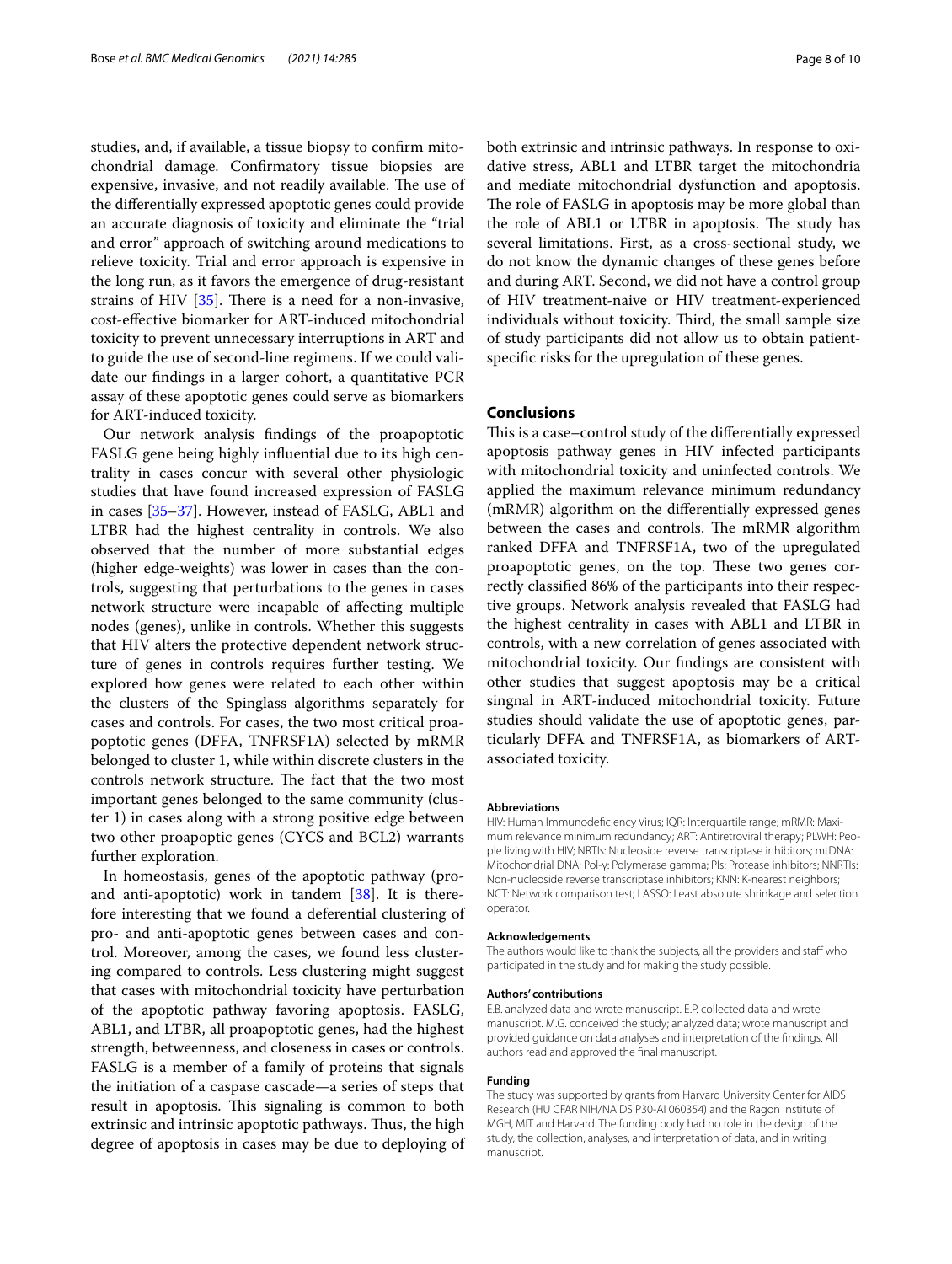#### **Availability of data and materials**

The datasets analyzed during the current study are available in the BMC Genomics Dataset repository, [https://ragon.partners.org/musiebiostats/publi](https://ragon.partners.org/musiebiostats/publications.html) [cations.html](https://ragon.partners.org/musiebiostats/publications.html).

### **Declarations**

#### **Ethics approval and consent to participate**

The Yale School of Medicine Human Investigation Committee (HIC #0710003129) approved the study protocol**.** All methods were performed in accordance with the relevant guidelines and regulations. The Helenski declaration were followed throughout the study. All participants gave their written informed consent before participation in the study.

#### **Consent for publication**

Not applicable.

#### **Competing interests**

Elijah Paintsil and Musie Ghebremichael are editorial board members of BMC Infectious Diseases journal. Other authors do not have a commercial or other association that might pose a confict of interest, i.e., authors declare that they have no competing interests to disclose.

### **Author details**

<sup>1</sup> Massachusetts General Hospital Institute of Health Professions, Boston, MA, USA. <sup>2</sup> Department of Pediatrics, Yale University School of Medicine, New Haven, CT, USA.<sup>3</sup> Harvard Medical School, Cambridge, MA, USA.<sup>4</sup> Ragon Institute of MGH, MIT and Harvard, 400 Technology Square, Cambridge, MA 02129, USA.

## Received: 1 May 2021 Accepted: 16 November 2021 Published online: 01 December 2021

#### **References**

- <span id="page-8-0"></span>1. Palella FJ Jr, et al. Mortality in the highly active antiretroviral therapy era: changing causes of death and disease in the HIV outpatient study. JAIDS J Acquir Immune Defc Syndr. 2006;43(1):27–34.
- 2. Palella FJ Jr, et al. Declining morbidity and mortality among patients with advanced human immunodeficiency virus infection. N Engl J Med. 1998;338(13):853–60.
- 3. Fang C, et al. Life expectancy of patients with newly-diagnosed HIV infection in the era of highly active antiretroviral therapy. J Assoc Physicians. 2007;100(2):97–105.
- <span id="page-8-1"></span>4. Egger M, et al. Prognosis of HIV-1-infected patients starting highly active antiretroviral therapy: a collaborative analysis of prospective studies. The Lancet. 2002;360(9327):119–29.
- <span id="page-8-2"></span>5. Gonzalez-Serna A, et al. Temporal trends in the discontinuation of frst-line antiretroviral therapy. J Antimicrob Chemother. 2014;69(8):2202–9.
- 6. Cicconi P, et al. Insights into reasons for discontinuation according to year of starting frst regimen of highly active antiretroviral therapy in a cohort of antiretroviral-naive patients. HIV Med. 2010;11(2):104–13.
- <span id="page-8-3"></span>7. d'Arminio Monforte A, et al. Durability and tolerability of frst-line regimens including two nucleoside reverse transcriptase inhibitors and raltegravir or ritonavir boosted-atazanavir or-darunavir: data from the ICONA Cohort. HIV Clin Trials. 2018;19(2):52–60.
- <span id="page-8-4"></span>8. Di Biagio A, et al. Discontinuation of initial antiretroviral therapy in clinical practice: moving toward individualized therapy. J Acquir Immune Defciency Syndr. 2016;71(3):263.
- <span id="page-8-5"></span>9. Gertner E, et al. Zidovudine-associated myopathy. Am J Med. 1989;86(6):814–8.
- 10. Brinkman K, et al. Adverse effects of reverse transcriptase inhibitors: mitochondrial toxicity as common pathway. AIDS. 1998;12(14):1735–44.
- 11. Montaner JS, et al. Nucleoside-related mitochondrial toxicity among HIV-infected patients receiving antiretroviral therapy: insights from the evaluation of venous lactic acid and peripheral blood mitochondrial DNA. Clin Infect Dis. 2004;38(Supplement\_2):S73–9.
- <span id="page-8-6"></span>12. Moyle G. Clinical manifestations and management of antiretroviral nucleoside analog-related mitochondrial toxicity. Clin Ther. 2000;22(8):911–36.
- <span id="page-8-7"></span>13. Lewis W, Dalakas MC. Mitochondrial toxicity of antiviral drugs. Nat Med. 1995;1(5):417–22.
- <span id="page-8-8"></span>14. Apostolova N, Blas-García A, Esplugues JV. Mitochondrial interference by anti-HIV drugs: mechanisms beyond Pol-γ inhibition. Trends Pharmacol Sci. 2011;32(12):715–25.
- 15. Apostolova N, et al. Autophagy as a rescue mechanism in efavirenzinduced mitochondrial dysfunction: a lesson from hepatic cells. Autophagy. 2011;7(11):1402–4.
- <span id="page-8-9"></span>16. Blas-Garcia A, Esplugues JV, Apostolova N. Twenty years of HIV-1 nonnucleoside reverse transcriptase inhibitors: time to reevaluate their toxicity. Curr Med Chem. 2011;18(14):2186–95.
- <span id="page-8-10"></span>17. Blas-García A, et al. Inhibition of mitochondrial function by efavirenz increases lipid content in hepatic cells. Hepatology. 2010;52(1):115–25.
- <span id="page-8-11"></span>18. Deng W, et al. HIV protease inhibitors elicit volume-sensitive Cl− current in cardiac myocytes via mitochondrial ROS. J Mol Cell Cardiol. 2010;49(5):746–52.
- <span id="page-8-12"></span>19. Vlahakis SR, et al. HIV protease inhibitors modulate apoptosis signaling in vitro and in vivo. Apoptosis. 2007;12(5):969–77.
- <span id="page-8-13"></span>20. Karamchand L, Dawood H, Chuturgoon AA. Lymphocyte mitochondrial depolarization and apoptosis in HIV-1-infected HAART patients. J Acquir Immune Defc Syndr. 2008;48(4):381–8.
- <span id="page-8-14"></span>21. Foli Y, et al. Upregulation of apoptosis pathway genes in peripheral blood mononuclear cells of HIV-infected individuals with antiretroviral therapy-associated mitochondrial toxicity. Antimicrob Agents Chemother. 2017;61(8):e00522.
- <span id="page-8-15"></span>22. Radovic M, et al. Minimum redundancy maximum relevance feature selection approach for temporal gene expression data. BMC Bioinformatics. 2017;18(1):1–14.
- <span id="page-8-16"></span>23. Lee JS, et al. A comparison of machine learning techniques for classifcation of HIV patients with antiretroviral therapy-induced mitochondrial toxicity from those without mitochondrial toxicity. BMC Med Res Methodol. 2019;19(1):1–10.
- <span id="page-8-17"></span>24. Epskamp S, Borsboom D, Fried EI. Estimating psychological networks and their accuracy: a tutorial paper. Behav Res Methods. 2018;50(1):195–212.
- <span id="page-8-18"></span>25. Costantini G, et al. State of the aRt personality research: a tutorial on network analysis of personality data in R. J Res Pers. 2015;54:13–29.
- <span id="page-8-19"></span>26. Friedman J, Hastie T, Tibshirani R. Sparse inverse covariance estimation with the graphical lasso. Biostatistics. 2008;9(3):432–41.
- <span id="page-8-20"></span>27. Chen J, Chen Z. Extended Bayesian information criteria for model selection with large model spaces. Biometrika. 2008;95(3):759–71.
- <span id="page-8-21"></span>28. Dalege J, et al. Network analysis on attitudes: a brief tutorial. Social Psychol Personal Sci. 2017;8(5):528–37.
- <span id="page-8-22"></span>29. Robinaugh DJ, Millner AJ, McNally RJ. Identifying highly infuential nodes in the complicated grief network. J Abnorm Psychol. 2016;125(6):747.
- <span id="page-8-23"></span>30. Barrat A, et al. The architecture of complex weighted networks. Proc Natl Acad Sci. 2004;101(11):3747–52.
- <span id="page-8-24"></span>31. Van Borkulo C, Epskamp S, Milner A. Network comparison test: permutationbased test of diferences in strength of networks. 2015.
- <span id="page-8-25"></span>32. Newman ME, Girvan M. Finding and evaluating community structure in networks. Phys Rev E. 2004;69(2):026113.
- 33. Reichardt J, Bornholdt S. Statistical mechanics of community detection. Phys Rev E. 2006;74(1):016110.
- <span id="page-8-26"></span>34. Hofman M, et al. Detecting clusters/communities in social networks. Multivar Behav Res. 2018;53(1):57–73.
- <span id="page-8-27"></span>35. Gehri R, et al. The Fas receptor in HIV infection: expression on peripheral blood lymphocytes and role in the depletion of T cells. AIDS. 1996;10(1):9–16.
- 36. Sloand EM, et al. Role of Fas ligand and receptor in the mechanism of T-cell depletion in acquired immunodeficiency syndrome: effect on CD4+ lymphocyte depletion and human immunodefciency virus replication. Blood. 1997;89(4):1357–63.
- <span id="page-8-28"></span>37. Badley AD, et al. Upregulation of Fas ligand expression by human immunodefciency virus in human macrophages mediates apoptosis of uninfected T lymphocytes. J Virol. 1996;70(1):199–206.
- <span id="page-8-29"></span>38. Packham G, Stevenson FK. Bodyguards and assassins: Bcl-2 family proteins and apoptosis control in chronic lymphocytic leukaemia. Immunology. 2005;114(4):441–9.